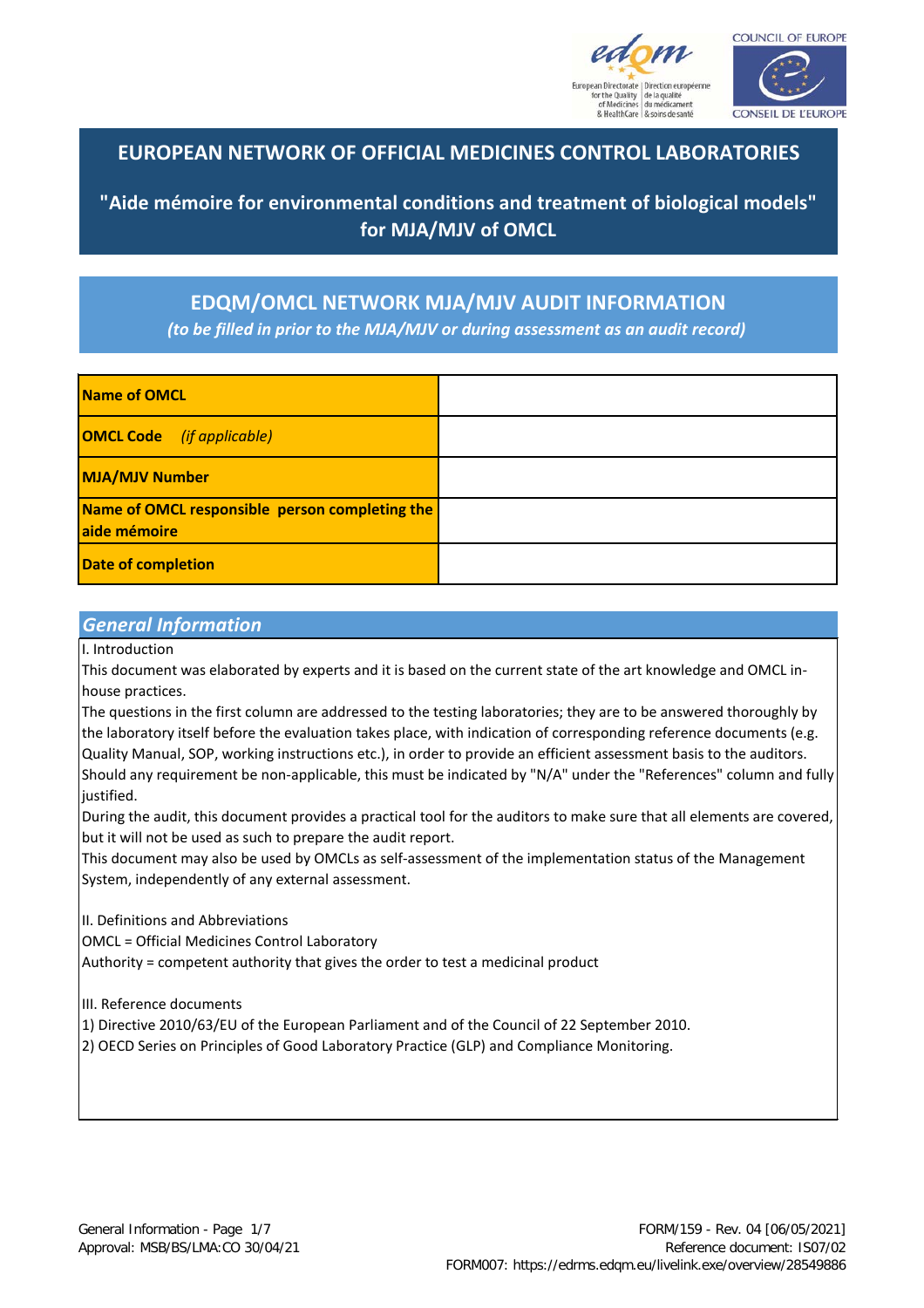

|                                           | Aide mémoire for environmental conditions and treatment of biological models                                                                                                                     |                                     | MJA/MJV number:                                                                                                                                                    |  |
|-------------------------------------------|--------------------------------------------------------------------------------------------------------------------------------------------------------------------------------------------------|-------------------------------------|--------------------------------------------------------------------------------------------------------------------------------------------------------------------|--|
| <b>References</b>                         |                                                                                                                                                                                                  | <b>OMCL Status</b>                  |                                                                                                                                                                    |  |
| <b>Chapter / Sub-</b><br>chapter / Clause | <b>Text</b>                                                                                                                                                                                      | Clause fulfilled:<br>YES - NO - N/A | <b>References / Comments</b>                                                                                                                                       |  |
|                                           | <b>General considerations</b>                                                                                                                                                                    |                                     |                                                                                                                                                                    |  |
|                                           | Is compliance with all the laws, regulations and guidelines relevant to the production,<br>maintenance and use of laboratory animals ensured?                                                    |                                     |                                                                                                                                                                    |  |
|                                           | <b>Personnel and Competence</b>                                                                                                                                                                  |                                     | NOTE: some information related to §1 might not be available at the<br>animal house, and it should be checked during the audit of the Quality<br>Management System. |  |
| 1.1                                       | Legislation, welfare and ethical aspects                                                                                                                                                         |                                     |                                                                                                                                                                    |  |
| 1.1.1                                     | Are qualification, education and experience sufficient to ensure compliance with the<br>law?                                                                                                     |                                     |                                                                                                                                                                    |  |
| 1.1.2                                     | Are qualification, education and experience sufficient for ethical supervision of<br>animal facilities?                                                                                          |                                     |                                                                                                                                                                    |  |
| 1.1.3                                     | Are qualification, education and experience sufficient to ensure that specialised staff<br>members have a good working knowledge of the opportunities and limitations of<br>alternative methods? |                                     |                                                                                                                                                                    |  |
| 1.1.4                                     | Has the laboratory implemented 3R methods (replacement, reduction and<br>refinement)?                                                                                                            |                                     |                                                                                                                                                                    |  |
| 1.1.5                                     | <b>Ethical considerations:</b>                                                                                                                                                                   |                                     |                                                                                                                                                                    |  |
| 1.1.5                                     | are projects submitted to an Ethical Committee for evaluation and<br>authorization?                                                                                                              |                                     |                                                                                                                                                                    |  |
| 1.1.5                                     | are projects performed taking into account the degree of severity of the<br>procedures? (see Annex VIII of EU Directive 2010/63)                                                                 |                                     |                                                                                                                                                                    |  |
| 1.1.5                                     | are methods selected, where possible:<br>$\sim$                                                                                                                                                  |                                     |                                                                                                                                                                    |  |
| 1.1.5                                     | o to use the lowest possible number of animals?                                                                                                                                                  |                                     |                                                                                                                                                                    |  |
| 1.1.5                                     | o to cause the minimum pain, suffering or distress?                                                                                                                                              |                                     |                                                                                                                                                                    |  |
| 1.1.5                                     | o to replace death as an end-point by more humane end-points using<br>appropriate clinical signs?                                                                                                |                                     |                                                                                                                                                                    |  |
| 1.1.5                                     | are animals euthanased by competent staff using appropriate methods? (see<br>Annex IV of EU Directive 2010/63)                                                                                   |                                     |                                                                                                                                                                    |  |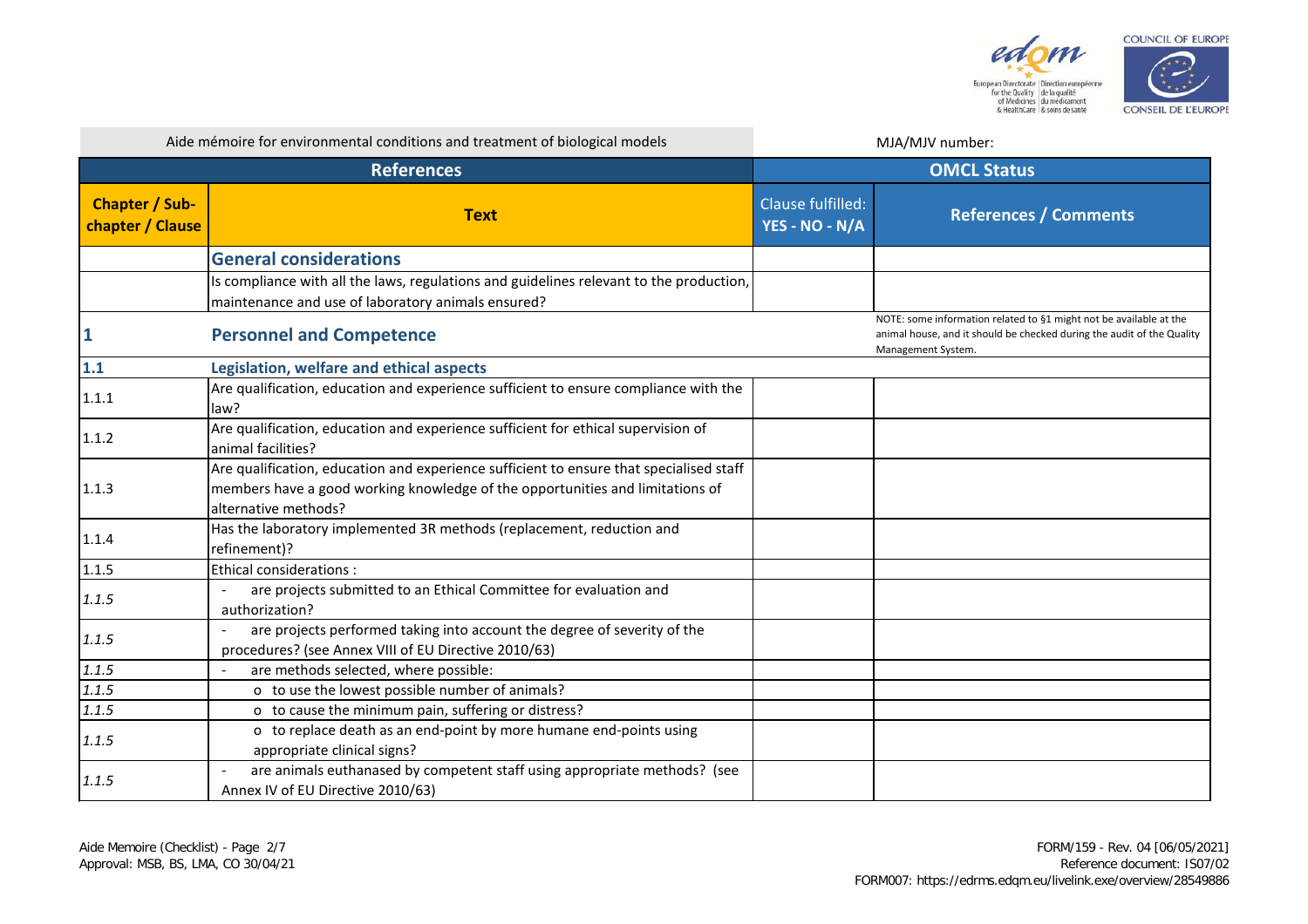



| <b>Chapter / Sub-</b><br>chapter / Clause | <b>Text</b>                                                                                                                                        | Clause fulfilled:<br>YES - NO - N/A | <b>References / Comments</b> |
|-------------------------------------------|----------------------------------------------------------------------------------------------------------------------------------------------------|-------------------------------------|------------------------------|
| $1.2$                                     | <b>Training</b>                                                                                                                                    |                                     |                              |
| 1.2.1                                     | Is a training plan set up and approved in order to guarantee up to date training for<br>the personnel?                                             |                                     |                              |
| 1.2.2                                     | Is there any obligation for personnel to participate in training courses and to which<br>extent?                                                   |                                     |                              |
| 1.2.3                                     | Is the information on relevant qualifications, training and experience of the staff<br>documented and up to date?                                  |                                     |                              |
| 1.2.3                                     | Is it possible to consult it? Where?                                                                                                               |                                     |                              |
| 1.2.4                                     | Do qualification, training and experience of the personnel correspond to the<br>requirements for the assigned work?                                |                                     |                              |
| 1.2.5                                     | Are overlapping of or gaps in responsibilities avoided?                                                                                            |                                     |                              |
| 1.2.6                                     | Are personnel aware of their area, extent and the limit of their duties and<br>responsibilities?                                                   |                                     |                              |
| 1.2.7                                     | Are the necessary competence and the qualifications of the management of the<br>laboratory recorded (training, courses, publications, experience)? |                                     |                              |
| 1.2.8                                     | Is there a deputy/deputies for the laboratory management?                                                                                          |                                     |                              |
| 1.2.9                                     | Are the competencies for the personnel doing the tests specified?                                                                                  |                                     |                              |
| 1.2.10                                    | Are the personnel aware of ethical regulations and animal suffering?                                                                               |                                     |                              |
| 1.2.11                                    | Is the organisation of the testing laboratory documented and put under the<br>documentation and change control?                                    |                                     |                              |
| 1.2.12                                    | Is the organisation adequate for:                                                                                                                  |                                     |                              |
| 1.2.12                                    | finding mistakes or doubts related to a test method, within a given time period?                                                                   |                                     |                              |
| 1.2.12                                    | finding solutions                                                                                                                                  |                                     |                              |
| 1.2.12                                    | checking the effectiveness of these solutions?                                                                                                     |                                     |                              |
| 1.3                                       | <b>Occupational health and safety of personnel</b>                                                                                                 |                                     |                              |
| 1.3.1                                     | Is an institutional program for a safe and healthy workplace established and<br>implemented?                                                       |                                     |                              |
| 1.3.2                                     | Does the program cover all personnel who work in the animal facility?                                                                              |                                     |                              |
| 1.3.3                                     | Does the program include:                                                                                                                          |                                     |                              |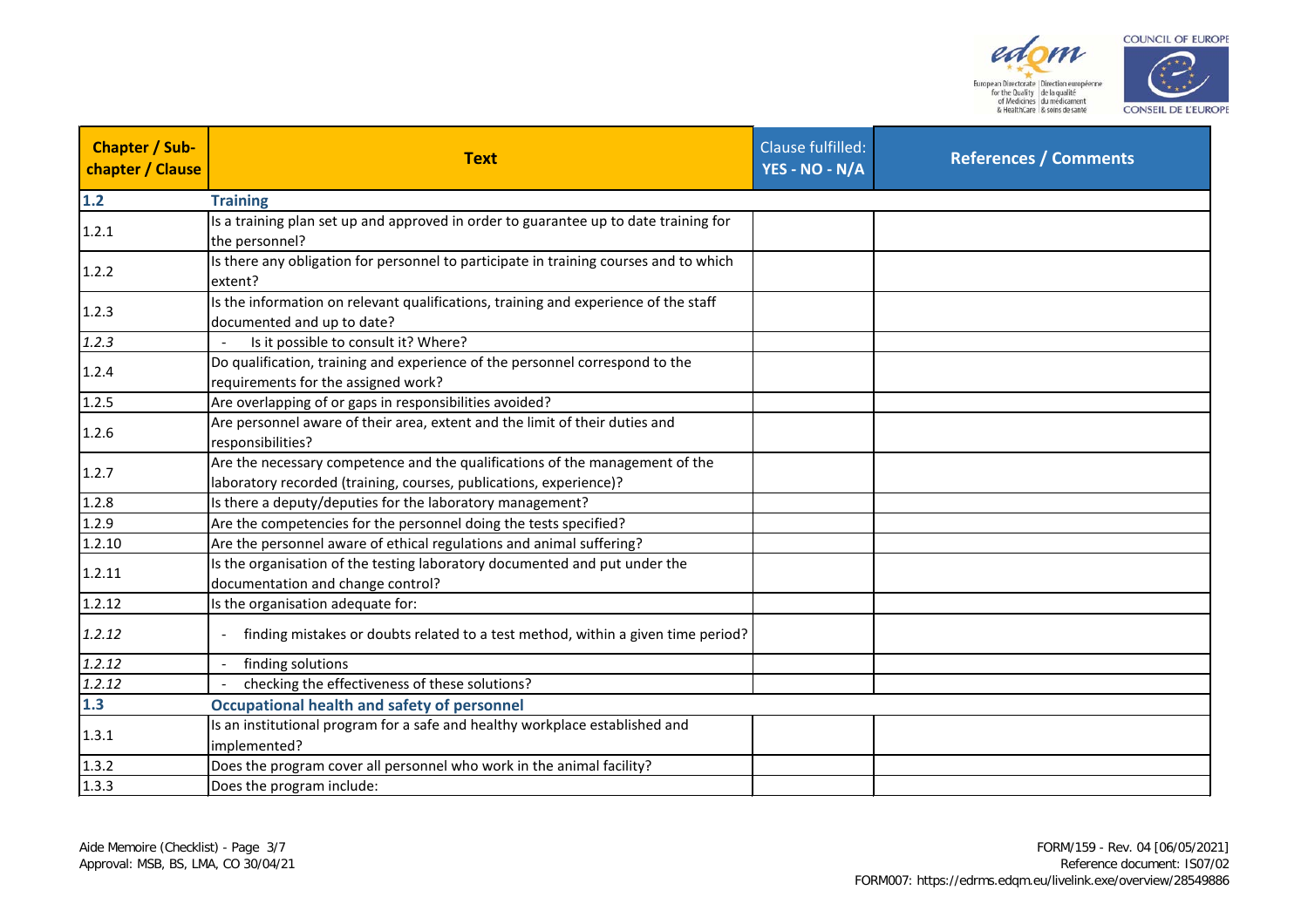



| <b>Chapter / Sub-</b><br>chapter / Clause | <b>Text</b>                                                                                                                                                                                                                                                                                                     | Clause fulfilled:<br>YES - NO - N/A | <b>References / Comments</b> |
|-------------------------------------------|-----------------------------------------------------------------------------------------------------------------------------------------------------------------------------------------------------------------------------------------------------------------------------------------------------------------|-------------------------------------|------------------------------|
| 1.3.3                                     | training on zoonoses, hazards and pregnancy/illness/immunosupression<br>precautions?                                                                                                                                                                                                                            |                                     |                              |
| 1.3.3                                     | training on personal hygiene procedures (i.e. work clothing, eating/drinking/<br>smoking policies)?                                                                                                                                                                                                             |                                     |                              |
| 1.3.3                                     | training on specific procedures for personnel protection (shower/change<br>facilities, injury prevention)?                                                                                                                                                                                                      |                                     |                              |
| 1.3.3                                     | preventive medicine for personnel (i.e. immunizations, as appropriate, for<br>rabies, tetanus. etc.)?                                                                                                                                                                                                           |                                     |                              |
| $\overline{2}$                            | <b>Premises / Animal Facilities</b>                                                                                                                                                                                                                                                                             |                                     |                              |
| 2.1                                       | <b>General arrangements of the premises</b>                                                                                                                                                                                                                                                                     |                                     |                              |
| 2.1.1                                     | Are the animal facilities designed in accordance with the provisions of the Directive<br>2010/63/EU of the European Parliament and of the Council of 22/09/2010 on the<br>protection of animals used for scientific purposes?                                                                                   |                                     |                              |
| 2.1.2                                     | Are there separate areas for simple observation, for surgical procedures, collection of<br>samples and post-mortem examination?                                                                                                                                                                                 |                                     |                              |
| 2.1.3                                     | Is manipulation of level 2 microorganisms correctly performed?                                                                                                                                                                                                                                                  |                                     |                              |
| 2.1.4                                     | Is the laboratory arranged so as to minimize the risk of cross-contamination, where<br>this is significant to the type of test being performed (i.e. "no way back layout", to<br>carry out procedures in a sequential manner to ensure test and sample integrity, to<br>segregate activities by time or space)? |                                     |                              |
| 2.2                                       | <b>Environment and monitoring</b>                                                                                                                                                                                                                                                                               |                                     |                              |
| 2.2.1                                     | Is the laboratory aware of the potential for contamination of areas both inside and<br>outside?                                                                                                                                                                                                                 |                                     |                              |
| 2.2.2                                     | Has the laboratory demonstrated that it has taken appropriate measures to avoid<br>contamination?                                                                                                                                                                                                               |                                     |                              |
| 2.2.3                                     | Is the space sufficient to allow work areas to be kept clean and tidy?                                                                                                                                                                                                                                          |                                     |                              |
| 2.2.4                                     | Are the rooms appropriately ventilated?                                                                                                                                                                                                                                                                         |                                     |                              |
| 2.2.5                                     | Are air-filters appropriate, inspected, maintained and replaced according to the type<br>of work?                                                                                                                                                                                                               |                                     |                              |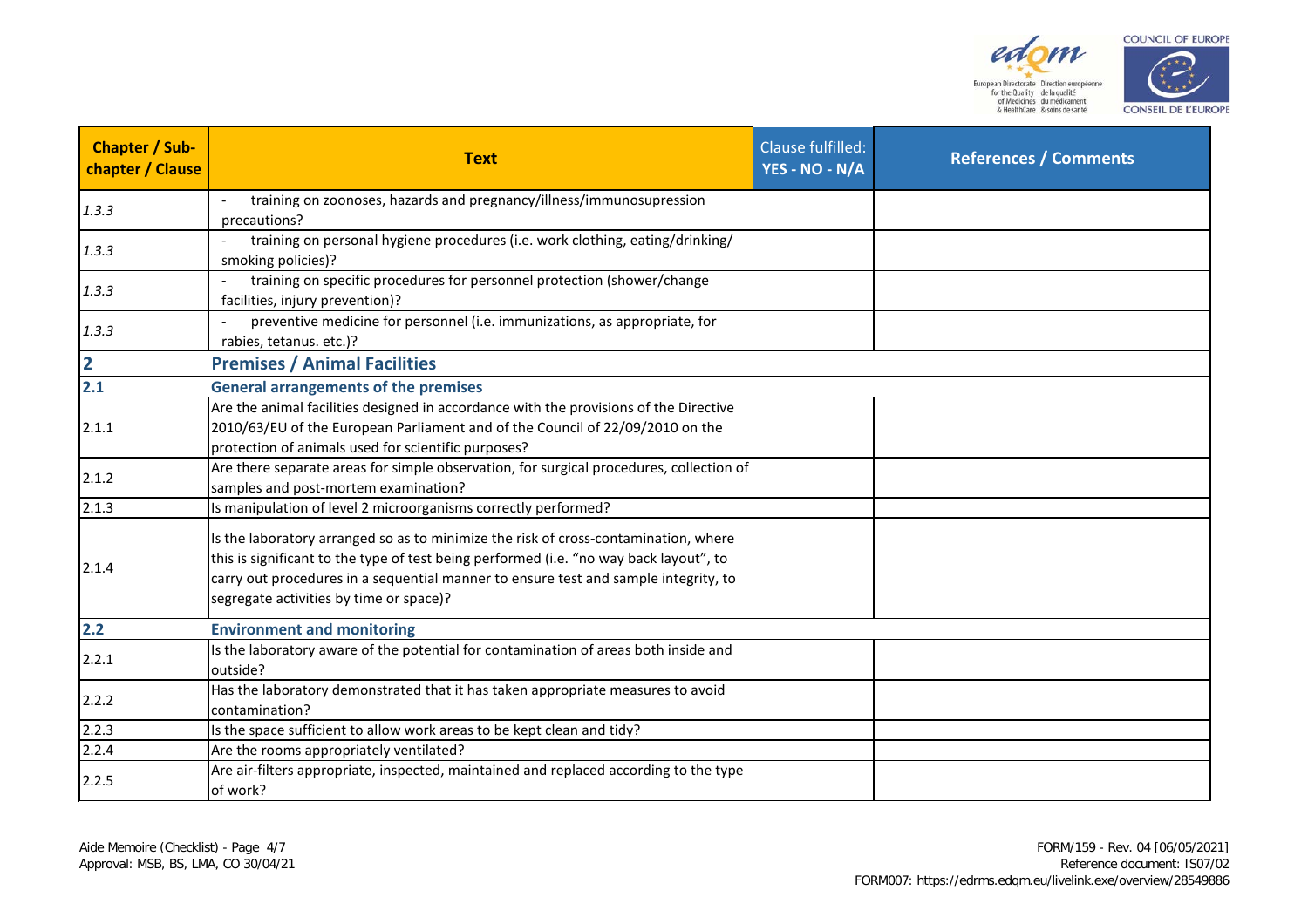



| Chapter / Sub-<br>chapter / Clause | <b>Text</b>                                                                                                                                                                      | Clause fulfilled:<br>YES - NO - N/A | <b>References / Comments</b> |
|------------------------------------|----------------------------------------------------------------------------------------------------------------------------------------------------------------------------------|-------------------------------------|------------------------------|
| 2.2.6                              | Are the following environmental factors in the animal facility sufficiently controlled<br>so that tests can be executed reproducibly?                                            |                                     |                              |
| 2.2.6                              | - temperature,                                                                                                                                                                   |                                     |                              |
| 2.2.6                              | - relative humidity,                                                                                                                                                             |                                     |                              |
| 2.2.6                              | - steam,                                                                                                                                                                         |                                     |                              |
| 2.2.6                              | - noise and vibration,                                                                                                                                                           |                                     |                              |
| 2.2.6                              | - electromagnetic interference,                                                                                                                                                  |                                     |                              |
| 2.2.6                              | - pest infestations (e.g. insects, rodents)                                                                                                                                      |                                     |                              |
| 2.2.6                              | - other elements, e.g. dust                                                                                                                                                      |                                     |                              |
| 2.2.7                              | Are there facility standard operating procedures in place?                                                                                                                       |                                     |                              |
| 2.2.8                              | Is there a documented animal room environmental monitoring procedure in place?                                                                                                   |                                     |                              |
|                                    | <b>Access</b>                                                                                                                                                                    |                                     |                              |
| $\frac{2.3}{2.3.1}$                | Is the access restricted to authorized personnel only?                                                                                                                           |                                     |                              |
|                                    | Is the access sufficiently controlled to limit or make impossible, if necessary, the                                                                                             |                                     |                              |
| 2.3.2                              | access of unauthorised persons?                                                                                                                                                  |                                     |                              |
| 2.3.3                              | Where such restrictions are in force, is the staff aware of:                                                                                                                     |                                     |                              |
| 2.3.3                              | (a) the intended use of the particular area,                                                                                                                                     |                                     |                              |
| 2.3.3                              | (b) the restrictions imposed on working within such areas,                                                                                                                       |                                     |                              |
| 2.3.3                              | (c) the reasons for imposing such restrictions?                                                                                                                                  |                                     |                              |
| 2.4                                | <b>Hygiene</b>                                                                                                                                                                   |                                     |                              |
| 2.4.1                              | Is the clothing worn appropriate to the type of testing being performed and removed<br>before leaving the area?                                                                  |                                     |                              |
| 2.4.2                              | Do the personnel wash their hands after handling cultures and animals, after<br>removing gloves and before leaving the animal facilities?                                        |                                     |                              |
| 2.4.3                              | Are eating, drinking, smoking, handling contact lenses, applying cosmetics and<br>storing food for human use forbidden? Are personal possessions prohibited in the<br>work area? |                                     |                              |
| 2.4.4                              | Do persons who wear contact lenses in animal rooms also wear goggles or a face<br>shield?                                                                                        |                                     |                              |
| 2.4.5                              | Are measures taken to avoid accumulation of dust?                                                                                                                                |                                     |                              |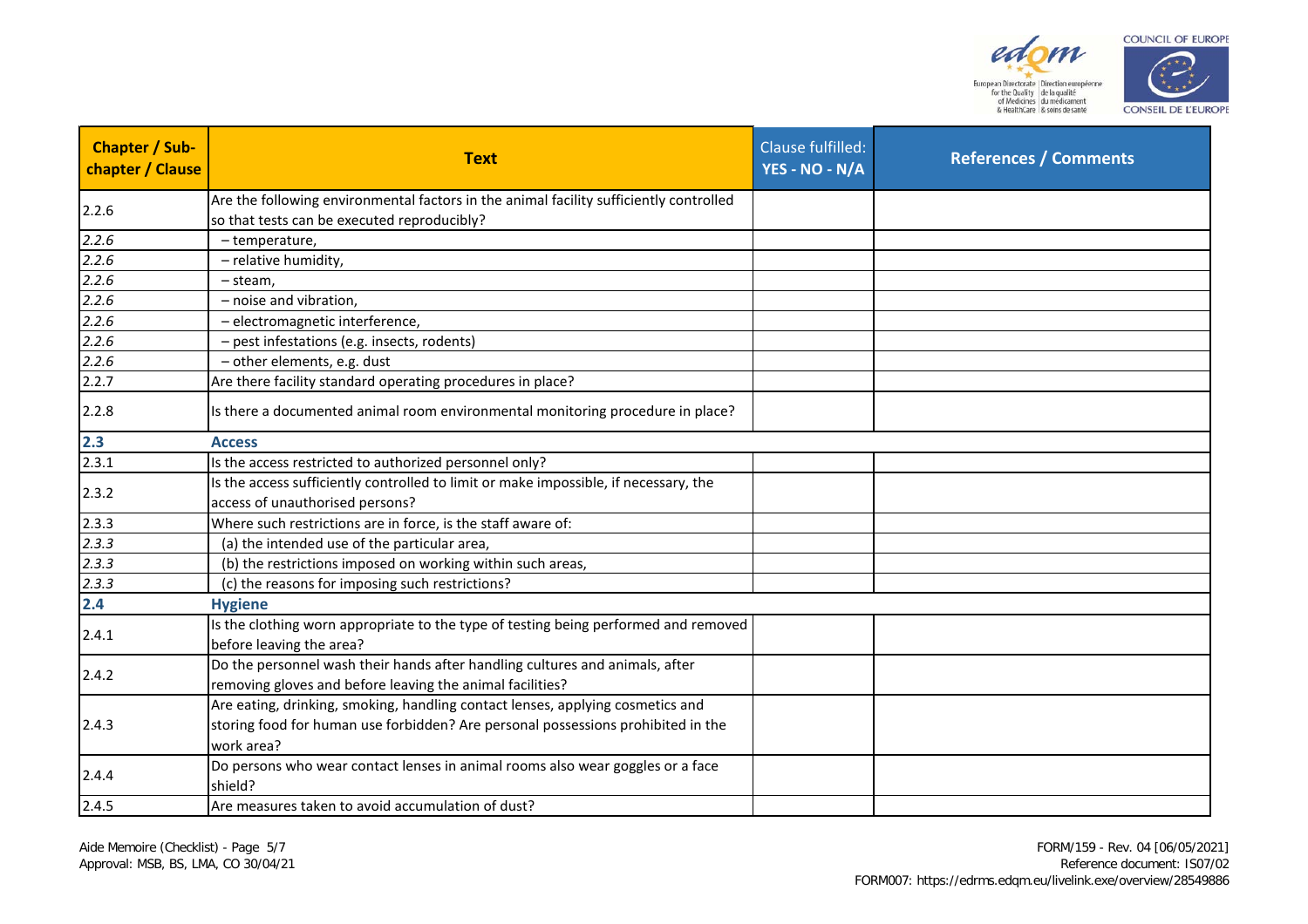



| <b>Text</b>                                                                                                                                                                                                                                   | <b>Clause fulfilled:</b><br>YES - NO - N/A | <b>References / Comments</b>                                                                                                                                                       |
|-----------------------------------------------------------------------------------------------------------------------------------------------------------------------------------------------------------------------------------------------|--------------------------------------------|------------------------------------------------------------------------------------------------------------------------------------------------------------------------------------|
|                                                                                                                                                                                                                                               |                                            |                                                                                                                                                                                    |
| Are there concave joints between the floor, walls and ceiling?                                                                                                                                                                                |                                            |                                                                                                                                                                                    |
| Are doors to animal rooms kept closed or locked when experimental animals are<br>present?                                                                                                                                                     |                                            |                                                                                                                                                                                    |
| Are all wastes from the animal room appropriately decontaminated, preferably by<br>autoclaving, before disposal?                                                                                                                              |                                            |                                                                                                                                                                                    |
| Are infected animal carcasses incinerated after being transported from the animal<br>room in leak proof, covered containers?                                                                                                                  |                                            |                                                                                                                                                                                    |
| Are the personnel trained on how to conduct euthanasia to ensure the safety of the<br>operator and to limit animal suffering?                                                                                                                 |                                            |                                                                                                                                                                                    |
| <b>Animal Health Monitoring</b>                                                                                                                                                                                                               |                                            |                                                                                                                                                                                    |
| Is a clinical health-monitoring programme established under the direction of a<br>veterinarian?                                                                                                                                               |                                            |                                                                                                                                                                                    |
| Is there a comprehensive screening programme in place for facilities and animals to<br>detect the presence of unwanted infectious organisms, which can influence the<br>outcome of experiments (i.e. viruses, bacteria and fungi, parasites)? |                                            |                                                                                                                                                                                    |
| Is the genetic background of the animals (genotype) described (qualitative<br>standardisation)?                                                                                                                                               |                                            |                                                                                                                                                                                    |
| <b>Housing and Care</b>                                                                                                                                                                                                                       |                                            |                                                                                                                                                                                    |
| Are standards in place for good husbandry and animal welfare?                                                                                                                                                                                 |                                            |                                                                                                                                                                                    |
| Are legal animal welfare regulations assessed regularly?                                                                                                                                                                                      |                                            |                                                                                                                                                                                    |
|                                                                                                                                                                                                                                               |                                            |                                                                                                                                                                                    |
| Before they are introduced into the premises, are new animals kept separated and<br>tested before they are put together with other animals at the unit (quarantine)?                                                                          |                                            |                                                                                                                                                                                    |
| <b>Husbandry, Breeding and Genetics</b>                                                                                                                                                                                                       |                                            |                                                                                                                                                                                    |
| Housing/caging system: are optimal housing equipment and conditions for the<br>animals secured?                                                                                                                                               |                                            |                                                                                                                                                                                    |
|                                                                                                                                                                                                                                               |                                            | Are walls, floors, ceilings and surfaces non-absorbent and easy to clean and disinfect?<br>Are there staff responsible for the supervision of the welfare and care of the animals? |